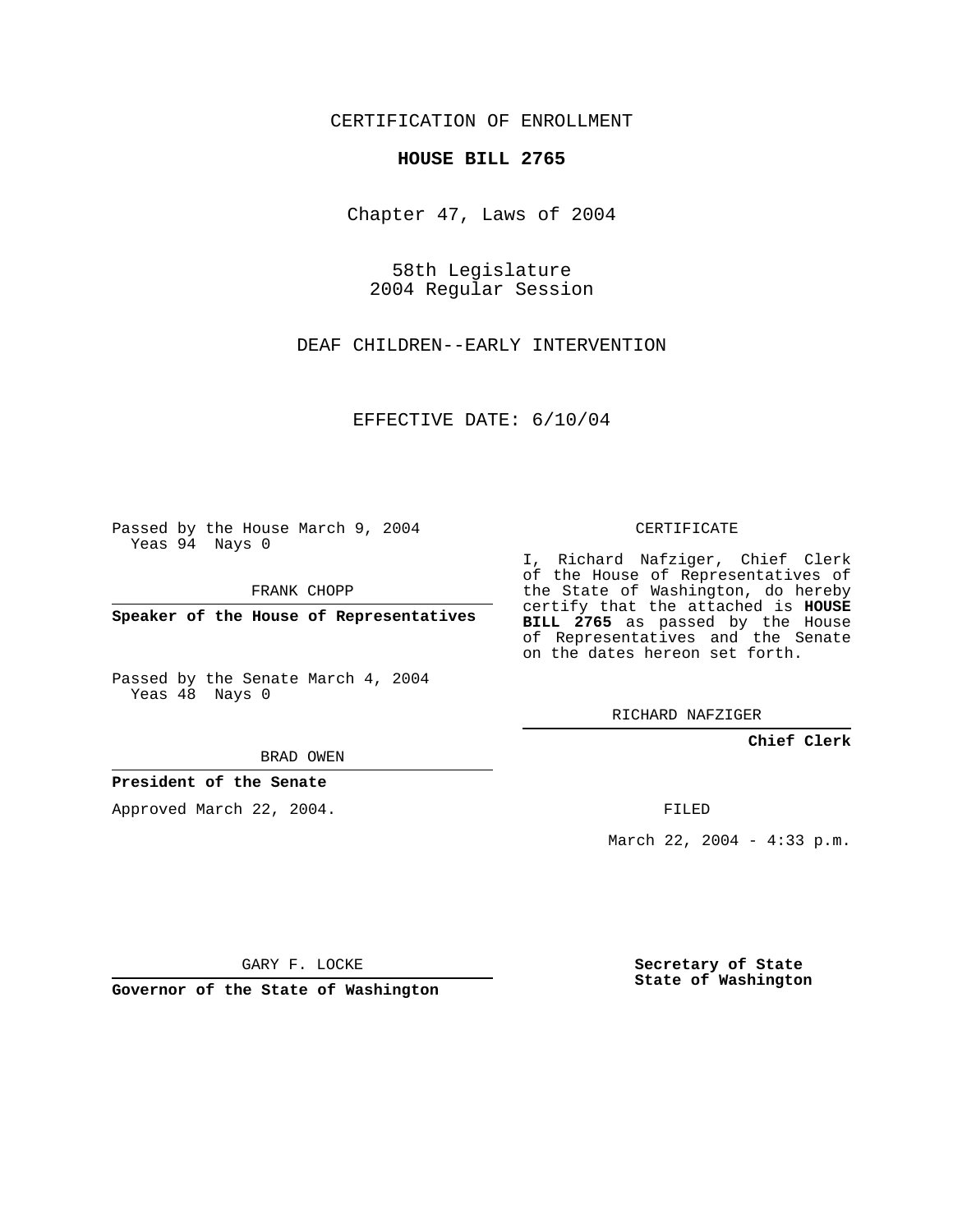## **HOUSE BILL 2765** \_\_\_\_\_\_\_\_\_\_\_\_\_\_\_\_\_\_\_\_\_\_\_\_\_\_\_\_\_\_\_\_\_\_\_\_\_\_\_\_\_\_\_\_\_

\_\_\_\_\_\_\_\_\_\_\_\_\_\_\_\_\_\_\_\_\_\_\_\_\_\_\_\_\_\_\_\_\_\_\_\_\_\_\_\_\_\_\_\_\_

## AS AMENDED BY THE SENATE

Passed Legislature - 2004 Regular Session

## **State of Washington 58th Legislature 2004 Regular Session**

**By** Representatives Dickerson, Kagi, McDermott, Moeller, Talcott, Chase, Conway, Kenney and Morrell

Read first time 01/20/2004. Referred to Committee on Children & Family Services.

 AN ACT Relating to information and services for children who are deaf or hard of hearing; and adding a new chapter to Title 70 RCW.

BE IT ENACTED BY THE LEGISLATURE OF THE STATE OF WASHINGTON:

 NEW SECTION. **Sec. 1.** (1) The legislature finds that children who are deaf or hard of hearing and their families have unique needs specific to the hearing loss. These unique needs reflect the challenges children with hearing loss and their families encounter related to their lack of full access to auditory communication.

 (2) The legislature further finds that early detection of hearing loss in a child and early intervention and treatment have been demonstrated to be highly effective in facilitating a child's healthy development in a manner consistent with the child's age and cognitive ability.

 (3) These combined factors support the need for early intervention services providers with specialized training and expertise, spanning the spectrum of available approaches and educational options, who can address the unique characteristics and needs of each child who is deaf or hard of hearing and that child's family.